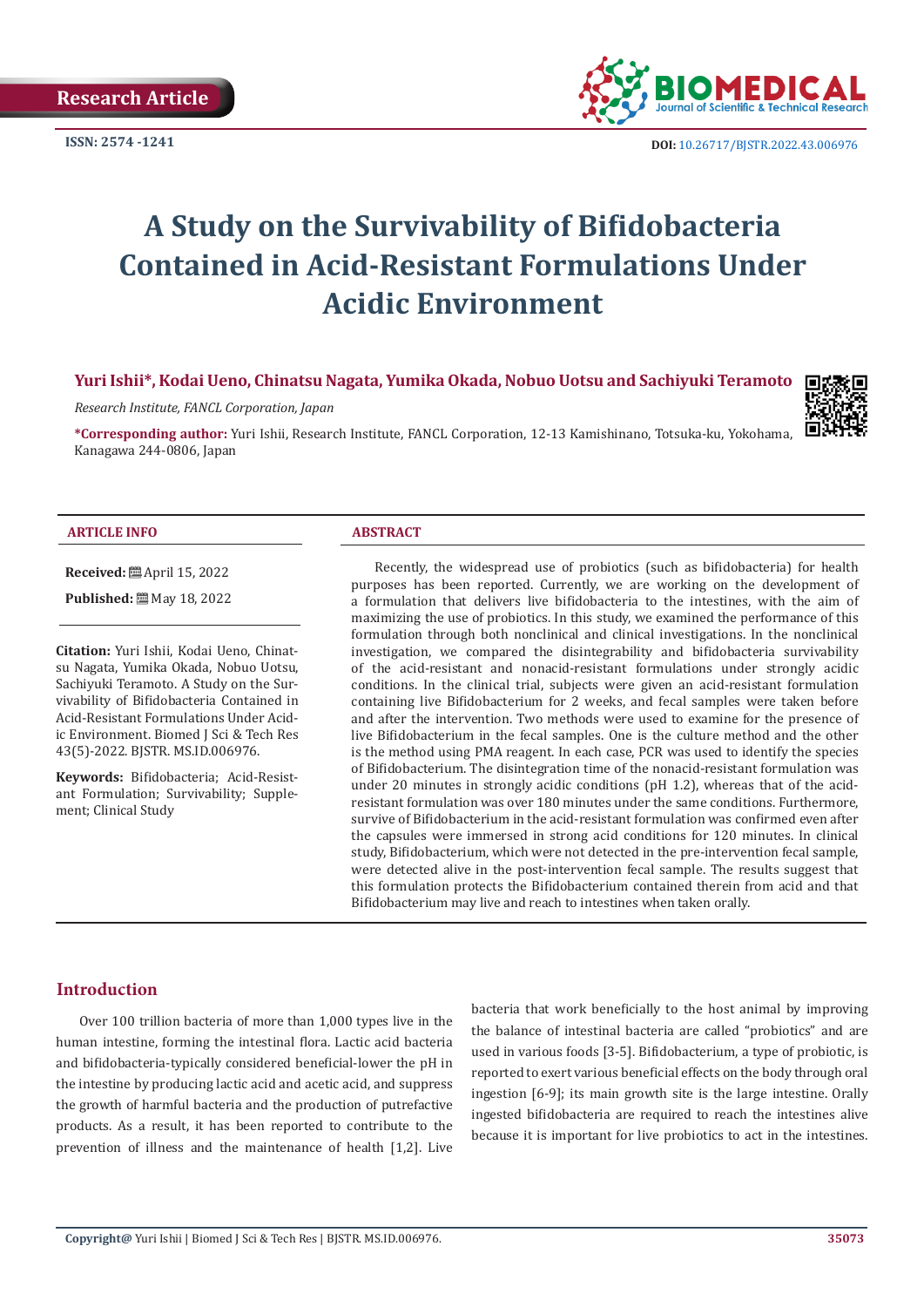However, bifidobacteria are sensitive to acid, so when taken orally, they are affected by gastric acid. Therefore, there is concern that the viable cell count may decrease significantly when it reaches the lower part of the intestinal tract or growth site. Thus, when using bifidobacteria as probiotics, it is important to consider the acid resistance of the formulations. Although acid-resistant capsules are generally used to impart acid resistance to the formulation, it may be advantageous avoid using acid-resistant capsules when considering the leachability of other active ingredients. Therefore, we developed an acid-resistant formulation that contains both bifidobacteria and other active ingredients, without the use of acidresistant capsules. This study applied two methodologies in the form of nonclinical and clinical investigations to examine the acid resistance and bacterial survivability of this formulation.

# **Materials and Methods**

## **Formulation**

For the nonclinical investigation, we used two types of formulations; namely, a bifidobacteria-containing acid-resistant formulation (acid-resistant formulation) and bifidobacteriacontaining nonacid-resistant formulation (nonacid-resistant formulation). Hydroxypropyl methylcellulose (HPMC) and milk protein hydrolysates were used for the acid-resistant formulation, and crystalline cellulose was added instead for the nonacidresistant formulation. Bifidobacterium breve B-3(B-3; Morinaga Milk Industry Co., Ltd., Tokyo, Japan) and Bifidobacterium longum BB536 (BB536; Morinaga Milk Industry Co., Ltd.) live bacterial powder were used as probiotics; all other ingredients and quantities were the same. For the clinical study, a commercially available acidresistant formulation containing B-3 and BB536 (Naishi Support; FANCL Corporation, Kanagawa, Japan) was used as the test food. The number of viable bacteria contained in the daily test food was 5 billion for B-3 and 10 billion for BB536. The capsule used was a nonacid-resistant hard capsule (Vcaps PLUS; Capsugel, New Jersey, United States) containing HPMC as the main component.

#### **Nonclinical Study**

A disintegration test was conducted in accordance with the 17<sup>th</sup> edition of the Japanese Pharmacopeia [10]. A disintegration tester (NT-40HS; Toyama Sangyo Co., Ltd., Toyama, Japan) was used to measure the time taken for the formulations to disintegrate in solution 1 (pH 1.2) and solution 2 (pH 6.8) of the Japanese Pharmacopoeia at 37°C. The auxiliary board was not used. The judgment of disintegration was not when the outer capsule was dissolved, but when the mass of contents was dispersed in pieces; disintegration was observed up to 180 min. Capsules treated with solution 1 for 120 minutes were suspended in saline, mixed with TOS propionate agar medium (TOSP medium; Yakult Pharmaceutical Industry Co., Ltd., Tokyo, Japan), and cultured at 37°C for 72 hours under anaerobic conditions (AnaeroPack Kenki, Mitsubishi Gas Chemical Company, Inc., Tokyo, Japan). After culturing, the colony count was measured.

## **Clinical Study**

Prior to its implementation, the clinical study was reviewed and approved by the Kobuna Orthopedic Clinic Ethics Committee (Tokyo, Japan, date of approval: March 4, 2021). The study was conducted in accordance with the Declaration of Helsinki (adopted in 1964, revised to its 7<sup>th</sup> Amendment at the WMA General Assembly of 2013 in Fortaleza) and the Ethical Guidelines for Medical and Health Research Involving Human Subjects (adopted December 22, 2014 and partially revised on February 28, 2017) to protect the human rights of subjects, and under the supervision of a physician. Participants were informed regarding the purpose and details of the study, providing voluntary, written consent for participation. This study was registered in the UMIN Clinical Trials Registry (UMIN 000043672).

#### **Study Subjects**

The subjects were healthy males and females aged 20–64 years who were capable of normal defecation on a daily basis. The exclusion criteria were follows: diarrhea or constipation; user of antibiotics; user of drugs that may affect digestion and absorption; being unable suspend the use of drugs, quasi-drugs, and health foods (foods containing B-3 and BB536) that may affect the study outcomes; food allergies; heavy drinking; diseases or serious complications requiring urgent treatment; gastrointestinal diseases or history of surgery that may affect digestion and absorption or defecation; irritable bowel syndrome; pregnancy or lactation; addiction to drugs and/or alcohol; participation or intent to participate in another clinical study; and being deemed ineligible for participation at the discretion of the principal investigator. The work associated with the management of subject recruitment was outsourced to the contract research organization KSO Co., Ltd. (Tokyo, Japan).

#### **Study Method**

The study was a single-group before-and-after study design; 10 subjects, selected at the discretion of the physician among 30 consenting candidates based on the background information obtained, were enrolled in the study. The intervention period was 2 weeks and subjects took 3 capsules daily after dinner. During the study (from provision of consent to the end of final tests), subjects were prohibited from consuming foods containing B-3 and BB536, as well as all health foods. For a total of 4 weeks-including the 2 weeks of pre-observation and 2 weeks of intake-subjects were asked to maintain their lifestyle habits. They were prohibited from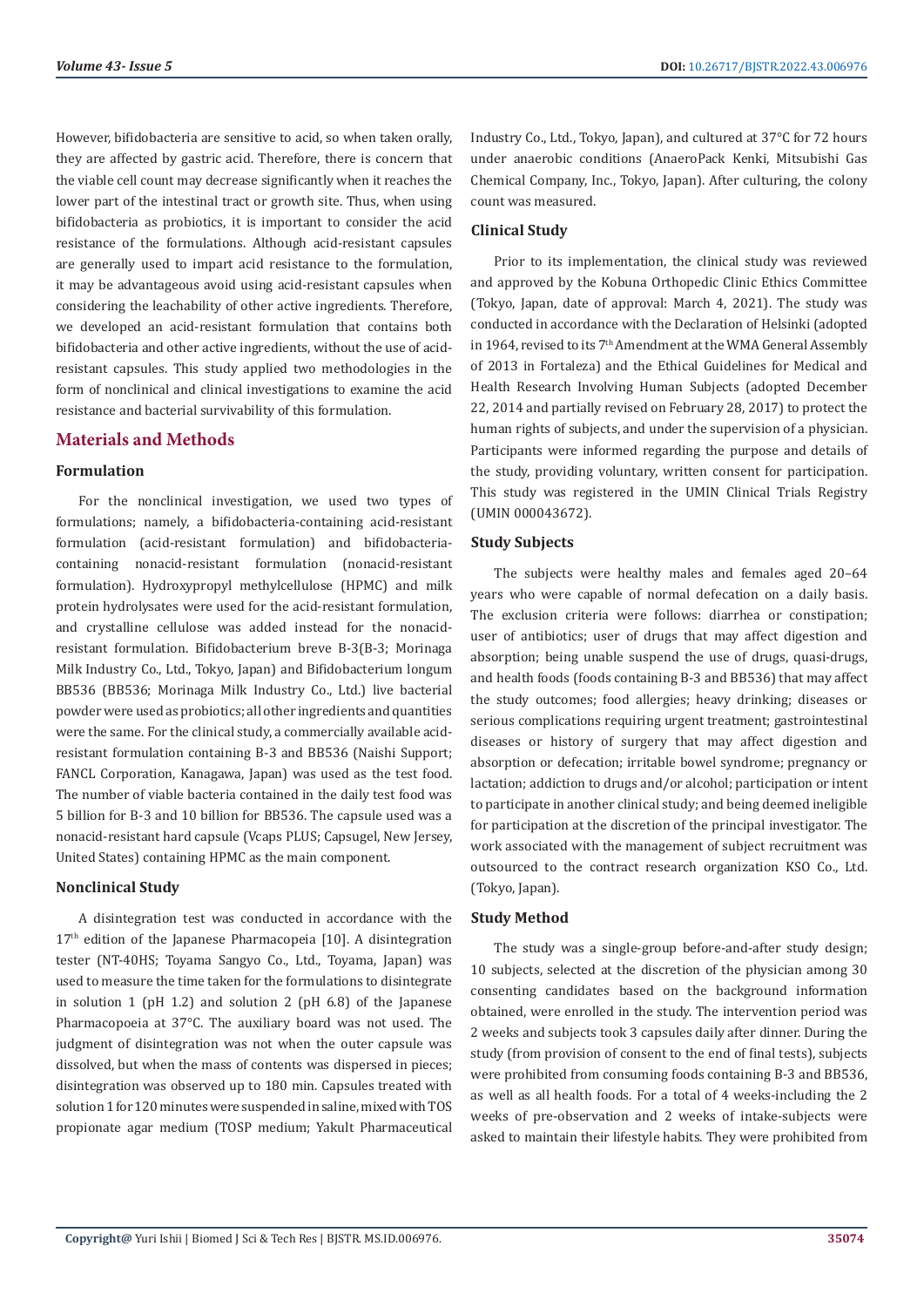consuming large amounts of alcohol (20 g/day of pure alcohol) and instructed to avoid using drugs—such as intestinal regulators and laxatives-that may affect bowel movements. They were also prohibited from drinking alcohol the day before and on the day of testing, as well as from smoking on the day of testing.

#### **Survey and Test Items**

As part of the background investigation, we collected data regarding sex, age, BMI, defecation status, health condition, use of drugs, use of supplements, details of diet, consumption of alcohol, and presence of food allergies. Additionally, subjects were asked to a keep daily record of whether or not they ingested the test food, changes in physical conditions, lifestyle changes, use of drugs and medicines, and the details of their diet and meals (including alcohol consumption) during the pre-observation and intervention periods. Subjects provided fecal samples both before and after the intervention period; these were used to determine the presence or absence of viable B-3 and BB536 in feces, as well as to measure the bacterial count. Subjects placed the feces in a sealable container and submit it to the testing facility (Kyoto Institute of Nutrition & Pathology, Inc., Kyoto, Japan) within 24 h after defecation, in cold storage and under anaerobic conditions.

#### **Confirming the Presence or Absence of Live Bacteria**

The presence or absence of live B-3 and BB536 in fecal samples was determined using a combination of the plate smear culture method and real-time quantitative polymerase chain reaction (RT-qPCR; culture-PCR method). After determining the total fecal weight, 1.0 g of homogenized feces was diluted stepwise in an anaerobic sample diluent (composition per 1L: 3.0 g Na<sub>2</sub>CO<sub>3</sub>, 0.9 g NaCl, 0.45 g K<sub>2</sub>HPO<sub>4</sub>, 0.45 g KH<sub>2</sub>PO<sub>4</sub>, 0.9 g (NH<sub>4</sub>)<sub>2</sub>SO<sub>4</sub>, 0.19 g MgSO<sub>4</sub>  $\cdot$  7H^2O, 0.12 g CaCl^2  $\cdot$  2H^2O, 0.5 g L-Cysteine  $\cdot$  HCl  $\cdot$  H^2O, 0.001 g resazurin, 0.5 g Agar, 50 µL Antifoam emulsion); 100 µL of the 10-5 diluted fecal solution was smeared onto TOSP medium and subjected to static culture for 48 hours at 37℃ under anaerobic conditions. After the culture period, the colony was recovered using a scraper and suspended in saline; 20 µL of the suspension was used for DNA extraction and RT-qPCR.

#### **Bacterial Count Measurement**

The total bacterial count (the total number of live and dead bacteria) of B-3 and BB536 in feces was measured according to the following procedures: 900 µL of phosphate buffered saline (PBS) was added to 100 mg of homogenized feces and thoroughly suspended until there were no more lumps (hereinafter, fecal suspension). To 200 µL of the fecal suspension, 800 µL of PBS was added before stirring and centrifuging the mixture (13,000×g, 5 min, 4°C); DNA was extracted from the remaining residue (equivalent to 20 mg of feces) after removing 800 µL of the supernatant, and was subsequently used for RT-qPCR. Next, we attempted to detect and quantify live bacteria in feces using propidium monoazide (PMA), an intercalating agent that binds to DNA (hereinafter, PMA-qPCR method). PMA, a selective membrane-permeable dye, invades the double-stranded DNA of dead cells with broken membrane integrity, binds to DNA by light irradiation, and inhibits the PCR reaction. Therefore, PMA treatment inhibits the PCR amplification of dead cells, enabling the specific quantification of viable cells [11]. To 200 µL of the previously obtained fecal suspension, 1 µL of  $PMA_{xx}$ <sup> $M$ </sup> (20mM, BTI; Biotium, Inc., California, United States) was added. A suspension was produced by pipetting, stirred using a vortex as appropriate, and left to stand for 10 min at room temperature. The suspension was subsequently irradiated for 10 min with an LED Crosslinker12 (Takara Bio Inc., Shiga, Japan) and centrifuged (13,000×g, 5 min, 4°C), after which DNA was extracted from the remaining residue (equivalent to 20 mg of feces) after removing the supernatant; the extracted DNA was subsequently used for RT-qPCR.

#### **DNA Extraction and RT-qPCR**

DNA was extracted from samples using the QuickGene-810 system (Kurabo Industries Ltd., Osaka, Japan) and QuickGene DNA tissue kit (Kurabo Industries Ltd.) following previously reported procedures [12]. In particular, 250 µL of tissue lysis buffer (MDT) was added to a conical tube packed with beads containing the sample; the crushing process was performed twice at 3,000 rpm for 2 min using the Micro-Smash MS-100 (TOMY SEIKO Co., Ltd., Tokyo, Japan), producing a crushed solution. To this crushed solution, 25 µL of Proteinase K (EDT) was added, mixed, and left to stand for 2 h in a 55°C dry bath. The solution was then centrifuged  $(15,000 \times g, 10 \text{ min.}$  room temperature), and 180  $\mu$ L of lysis buffer (LDT) was added to 200 µL of the supernatant and mixed; the mixture was then left to stand for 10 min in a 70°C dry bath. After standing, 240 µL of 99.5% EtOH was added to the mixture, stirred well, and centrifuged (8,000×g, 1 min, room temperature), before purifying the supernatant using the QuickGene-810 system and its accompanying filter. After purification, the DNA extract was eluted with an elution buffer (CDT) and stored at -20°C until use.

RT-qPCR was performed using the extracted DNA as a template, as well as B-3-specific primer (forward, GCGATACTGCCAGAACACCT; reverse, CACTATCAACGGCAGATTTCG) and BB536-specific primer (forward, GAACAGGGTGTGCTGAGTGA; reverse, CAAGCGAGAAGATCATCGAA) [13,14]. TB Green® Premix Ex Taq™ (Tli RNase H Plus; Takara Bio Inc.) was used to perform RT-qPCR. The reaction mixture comprised 5 µL of TB Green® Premix Ex Taq™ (Tli RNase H Plus 2×), 0.04 µL of each primer (50 µM), and 0.5 µL of the DNA extract, adjusted with sterile distilled water to a total volume of 10 µL. The PCR conditions were as follows: initial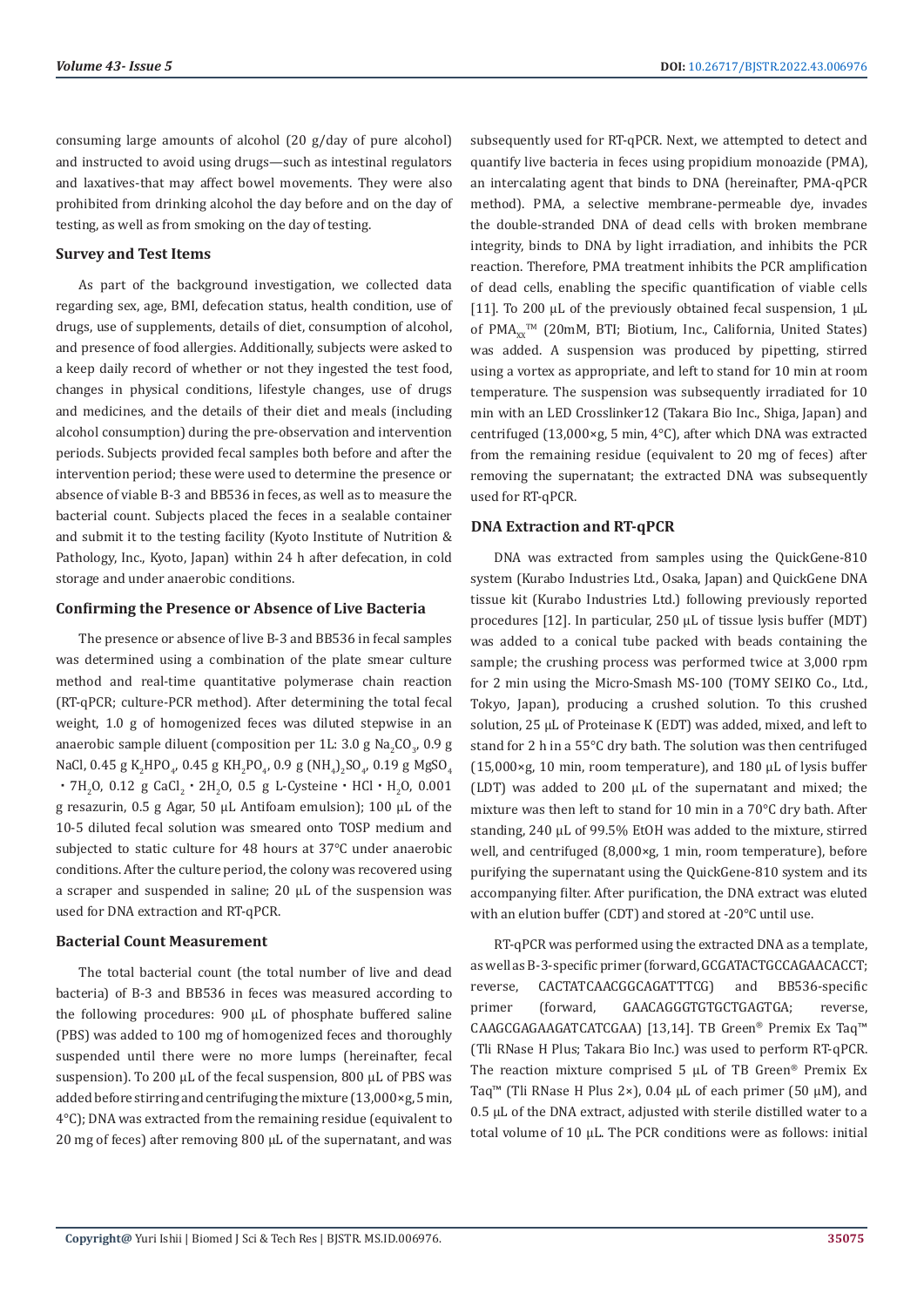denaturation at 95°C for 30 seconds, followed by 30 repeated cycles of 95°C for 3 s and 60°C for 30 s. Samples wherein the amplification of PCR products was confirmed by 30 cycles were deemed positive, while samples wherein the amplification was not confirmed were deemed negative (below the detection limit). The bacterial count per 1 g of feces was calculated by creating a calibration curve using the DNA extracted from B-3 and BB536 raw material with known bacterial counts.

# **Results**

# **Nonclinical Study**

Table 1 shows the formulation disintegrability results, while Table 2 shows the bacterial survivability (live bacterial count) results in the nonclinical study. The disintegration time in solution 1 was 180 minutes or longer (did not disintegrate by 180 minutes) for the acid-resistant formulation, and 16.2±2.3 minutes for the nonacid-resistant formulation. When the test formulations were immersed in solution 1, the outer capsule gradually dissolved, but in the acid-resistant formulation, the powder in the capsule formed a lump and maintained the lump until for 180 min. After transfer to solution 2 following treatment with solution 1, the formulation disintegrated after 10.8±1.3 minutes. Since the nonacid-resistant formulation disintegrated completely in solution 1, it was not subjected to disintegration testing in solution 2. Results following treatment with solution 1 revealed that the live bacterial count of the acid-resistant formulation was  $8.2 \times 10^8$  cfu/g, while that of the nonacid-resistant formulation was less than  $1.0\times10^{5}$  cfu/g.

| Disintegration time (min) |                |                                   |                |                               |                          |
|---------------------------|----------------|-----------------------------------|----------------|-------------------------------|--------------------------|
|                           | Product        | <b>Acid-resistant formulation</b> |                | Nonacid-resistant formulation |                          |
|                           | Solution       |                                   | $\overline{2}$ |                               | 2                        |
|                           |                | (pH 1.2)                          | (pH 6.8)       | (pH 1.2)                      | (pH 6.8)                 |
|                           |                | >180                              | 9              | 12                            | $\overline{\phantom{a}}$ |
| Batch No.                 | 2              | >180                              | 10             | 15                            | $\overline{\phantom{a}}$ |
|                           | 3              | >180                              | 10             | 17                            | $\overline{\phantom{a}}$ |
|                           | $\overline{4}$ | >180                              | 11             | 17                            | $\overline{\phantom{a}}$ |
|                           | 5              | >180                              | 12             | 18                            | $\overline{\phantom{a}}$ |
|                           | 6              | >180                              | 13             | 19                            | $\overline{\phantom{a}}$ |
|                           | $Ave \pm SD$   | >180                              | $10.8 \pm 1.3$ | $16.2 \pm 2.3$                | $\overline{\phantom{a}}$ |

**Table 1:** Disintegration time of samples.

Note: No Experiment.

Table 2: Number of Bifidobacteria after treatment with the 1<sup>st</sup> fluid.

| product               | Acid-resistant<br>formulation | Nonacid-resistant<br>formulation |  |
|-----------------------|-------------------------------|----------------------------------|--|
| Cell number $(cfu/g)$ | $8.2 \times 10^8$             | $< 1.0 \times 10^{5}$            |  |

Note: cfu: Colony Forming Unit

# **Clinical Study**

**Table 3:** Subject Background.

| <b>Parameter</b> | unit                   | $Ave + SD$      |
|------------------|------------------------|-----------------|
| Age              | year                   | $39.8 \pm 10.0$ |
| Height           | cm                     | $168.6 \pm 9.0$ |
| Weight           | kg                     | $66.4 \pm 14.1$ |
| $BMI^*$          | $\text{kg}/\text{m}^2$ | $23.2 \pm 3.4$  |

Note: \*BMI: Body Mass Index, n=10.

Table 3 shows the background characteristics of the subjects who participated in the clinical study (n=10). The average age was  $39.8\pm10$  years, and the average BMI was  $23.2\pm3.4$  kg/m<sup>2</sup>. All subjects completed the study, and since it was confirmed that there were no issues with the test food intake rate (more than 90%) and compliance, we included the data from all subjects in the analysis.

# **Culture Method**

In a culture experiment using fecal samples collected from the subjects, colony growth was confirmed on all plates. As a result of RT-qPCR using colony-derived DNA, B-3 and BB536 were all negative before the intervention. On the other hand, after the intervention, B-3 was positive in 6 subjects and BB536 was positive in 1 subject (Table 4).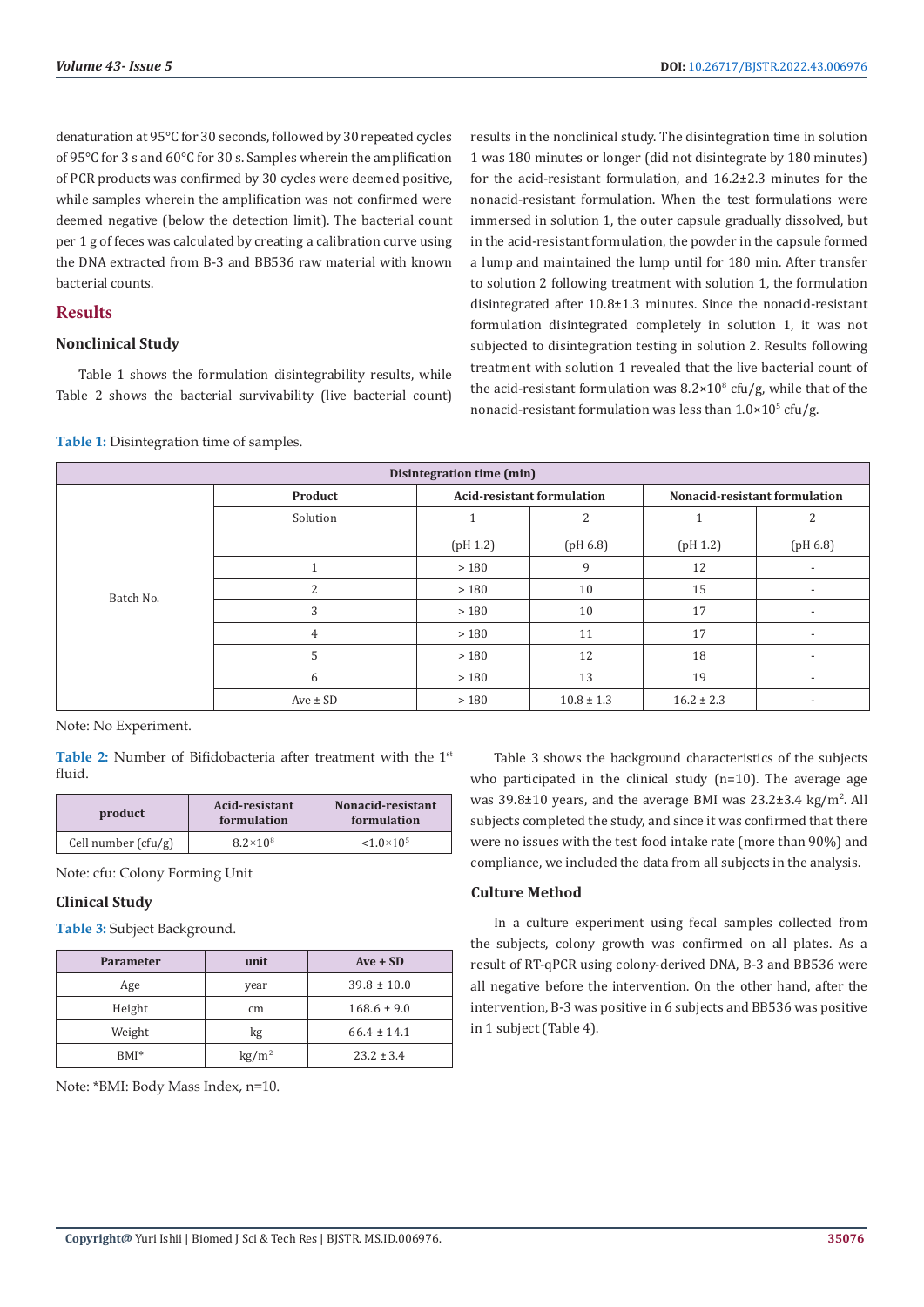**Table 4:** Detection of live B-3 and BB536 bacteria of each subject in the fees (culture method).

**Subject ID Before After Before After** A - - - - - - -B | - | + | - | + C - + - -

**B-3 BB536**

| E |  |  |
|---|--|--|
| Е |  |  |
|   |  |  |
| Н |  |  |
|   |  |  |
|   |  |  |

Note: +: Detect

-: Not detect (Below the detection limit).

# **PMA Method**

**Table 5:** Number of Bifidobacteria in faces (without PMA treatment).

|                   | Cells / $g-1$ feces |                       |               |                     |  |
|-------------------|---------------------|-----------------------|---------------|---------------------|--|
| <b>Subject ID</b> | $B-3$               |                       | <b>BB536</b>  |                     |  |
|                   | <b>Before</b>       | After                 | <b>Before</b> | After               |  |
| A                 | <b>ND</b>           | $3.4x10^{6}$          | <b>ND</b>     | 4.4x10 <sup>6</sup> |  |
| B                 | ND.                 | 2.0 x 10 <sup>6</sup> | ND.           | $2.3 \times 10^{6}$ |  |
| C                 | <b>ND</b>           | 2.0x10 <sup>6</sup>   | <b>ND</b>     | 1.6x10 <sup>7</sup> |  |
| D                 | ND                  | ND                    | <b>ND</b>     | <b>ND</b>           |  |
| E                 | <b>ND</b>           | $6.6 \times 10^{5}$   | <b>ND</b>     | <b>ND</b>           |  |
| F                 | <b>ND</b>           | <b>ND</b>             | <b>ND</b>     | <b>ND</b>           |  |
| G                 | ND.                 | $4.8 \times 10^{6}$   | ND.           | $1.2 \times 10^6$   |  |
| H                 | <b>ND</b>           | 7.0 x10 <sup>5</sup>  | <b>ND</b>     | $1.2 \times 10^6$   |  |
| I                 | <b>ND</b>           | $1.6x10^{6}$          | ND.           | 1.3x10 <sup>7</sup> |  |
| Ī                 | <b>ND</b>           | 2.8x10 <sup>6</sup>   | <b>ND</b>     | $3.0x10^{6}$        |  |
| Positive(n)       | 0                   | 8                     | $\theta$      | 7                   |  |
| Ave               |                     | $2.2 \times 10^{6}$   |               | $5.8 \times 10^{6}$ |  |

Note: ND: Not Detect (<1.0×10<sup>5</sup>).

The results of RT-qPCR without PMA treatment are shown in Table 5. Both B-3 and BB536 were negative in feces before intervention. On the other hand, the postintervention fecal samples of 8 subjects tested positive for B-3, while those of 7 subjects tested positive for BB536. The average total cell count per 1 g of feces was  $2.2 \times 10^6$  cells/g (n=8) for B-3 and  $5.8 \times 10^6$  cells/g (n=7) for BB536. Table 6 shows the results of RT-qPCR performed on fecal samples that underwent PMA treatment. The preintervention fecal samples from all subjects tested negative for both B-3 and BB536. Conversely, the postintervention fecal samples of 6 subjects tested

positive for B-3, while that of 1 subject tested positive for BB536. Additionally, the average cell count per 1 g of feces in positive subjects was  $6.7 \times 10^5$  cells/g (n=6) for B-3 and  $2.6 \times 10^5$  cells/g (n=1) for BB536.

**Table 6:** Number of Bifidobacteria in feces (with PMA treatment).

**cells/ g-1 feces**

| G                                                                    | ND                                                              | 2.3 x10 <sup>6</sup> | ND               | ND                  |  |
|----------------------------------------------------------------------|-----------------------------------------------------------------|----------------------|------------------|---------------------|--|
| H                                                                    | ND                                                              | <b>ND</b>            | ND               | ND                  |  |
| I                                                                    | ND                                                              | 4.7x10 <sup>5</sup>  | ND               | ND                  |  |
| J                                                                    | <b>ND</b>                                                       | 5.2x10 <sup>5</sup>  | ND               | ND.                 |  |
| Positive (n)                                                         | $\boldsymbol{0}$                                                | 6                    | $\boldsymbol{0}$ | 1                   |  |
| Ave                                                                  |                                                                 | $6.7\times10^{5}$    | $\frac{1}{2}$    | $2.6 \times 10^{5}$ |  |
| Note: ND: Not Detect $($ <1.0 $\times$ 10 $^{5}$ ).                  |                                                                 |                      |                  |                     |  |
| <b>Discussion</b>                                                    |                                                                 |                      |                  |                     |  |
|                                                                      |                                                                 |                      |                  |                     |  |
|                                                                      | In this study, we used an acid-resistant formulation containing |                      |                  |                     |  |
| live bifidobacteria to evaluate the acid resistance and bacterial    |                                                                 |                      |                  |                     |  |
| survivability of the formulation through both a nonclinical and      |                                                                 |                      |                  |                     |  |
| clinical approach. The results of the nonclinical investigation      |                                                                 |                      |                  |                     |  |
| indicated that the acid-resistant formulation formed a powderous     |                                                                 |                      |                  |                     |  |
| lump after dissolution of the coating capsule in a strongly acidic   |                                                                 |                      |                  |                     |  |
| environment, protecting the bifidobacteria contained within the      |                                                                 |                      |                  |                     |  |
| acid for more than 180 min. Since it has been reported that the      |                                                                 |                      |                  |                     |  |
| residence time of regular food in the stomach upon ingestion is      |                                                                 |                      |                  |                     |  |
| approximately 2 to 3 h [15], our results suggest that if the acid-   |                                                                 |                      |                  |                     |  |
| resistant formulation is ingested along with food, it is very likely |                                                                 |                      |                  |                     |  |
| to reach the intestinal tract, with the bifidobacteria on the inside |                                                                 |                      |                  |                     |  |
| protected from gastric acid. Conversely, the disintegration time of  |                                                                 |                      |                  |                     |  |
| the nonacid-resistant formulation was around 16 min; thus, we        |                                                                 |                      |                  |                     |  |
|                                                                      | hypothesized that it would disintegrate in the stomach, and the |                      |                  |                     |  |
| gastric acid would kill the bifidobacteria when the formulation is   |                                                                 |                      |                  |                     |  |
| ingested along with food. Furthermore, as the powderous lump         |                                                                 |                      |                  |                     |  |
| disintegrated around 11 min after being transferred to solution 2    |                                                                 |                      |                  |                     |  |
| following treatment with solution 1, we believe that the powderous   |                                                                 |                      |                  |                     |  |
| lump that reaches the intestinal tract would gradually release       |                                                                 |                      |                  |                     |  |
| bifidobacteria in the intestines. Additionally, from the results of  |                                                                 |                      |                  |                     |  |
| the culture experiment using the formulation after treatment with    |                                                                 |                      |                  |                     |  |
| solution 1, it was considered that the released bacteria contained   |                                                                 |                      |                  |                     |  |
| many viable bacteria. The fact that live B-3 and BB536 bacteria      |                                                                 |                      |                  |                     |  |
|                                                                      |                                                                 |                      |                  |                     |  |

|                   | $\frac{1}{2}$<br><u>recen</u> |                      |                  |                     |  |  |
|-------------------|-------------------------------|----------------------|------------------|---------------------|--|--|
| <b>Subject ID</b> | $B-3$                         |                      | <b>BB536</b>     |                     |  |  |
|                   | <b>Before</b>                 | After                | <b>Before</b>    | After               |  |  |
| A                 | <b>ND</b>                     | 1.9x10 <sup>5</sup>  | <b>ND</b>        | <b>ND</b>           |  |  |
| B                 | <b>ND</b>                     | $3.6 \times 10^{5}$  | <b>ND</b>        | $2.6 \times 10^{5}$ |  |  |
| C                 | <b>ND</b>                     | <b>ND</b>            | <b>ND</b>        | <b>ND</b>           |  |  |
| D                 | ND                            | <b>ND</b>            | <b>ND</b>        | <b>ND</b>           |  |  |
| E                 | <b>ND</b>                     | $1.7 \times 10^{5}$  | <b>ND</b>        | <b>ND</b>           |  |  |
| F                 | <b>ND</b>                     | <b>ND</b>            | <b>ND</b>        | <b>ND</b>           |  |  |
| G                 | ND                            | 2.3 x10 <sup>6</sup> | <b>ND</b>        | ND                  |  |  |
| H                 | <b>ND</b>                     | <b>ND</b>            | <b>ND</b>        | <b>ND</b>           |  |  |
| I                 | ND                            | 4.7x10 <sup>5</sup>  | <b>ND</b>        | <b>ND</b>           |  |  |
|                   | <b>ND</b>                     | 5.2x10 <sup>5</sup>  | <b>ND</b>        | <b>ND</b>           |  |  |
| Positive (n)      | $\mathbf{0}$                  | 6                    | $\boldsymbol{0}$ | $\mathbf{1}$        |  |  |
| $\sim$            |                               | .                    |                  | .                   |  |  |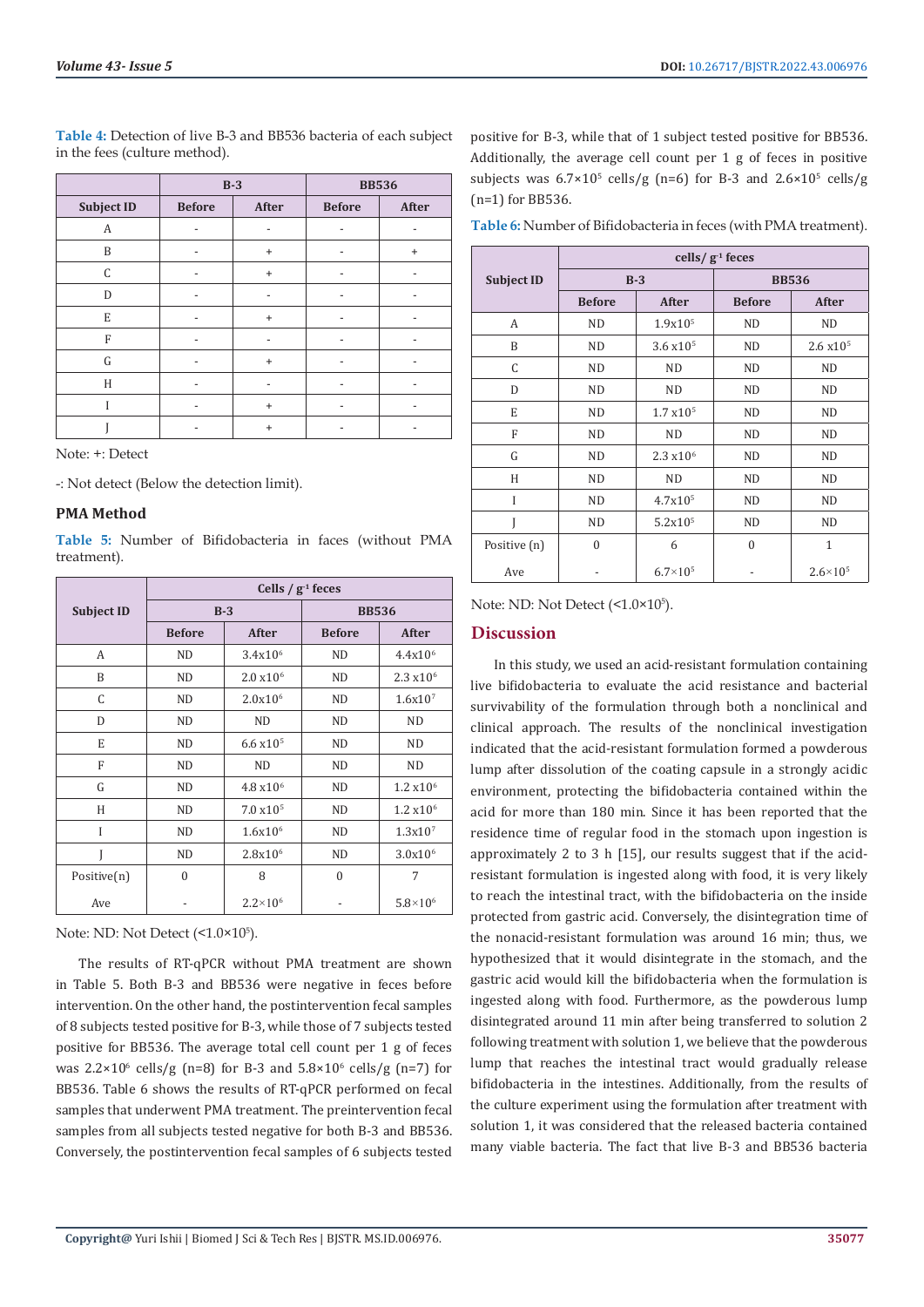were detected in fecal samples after subjects had ingested the test food in the clinical study supports the hypothesis obtained from the nonclinical study; furthermore, no live bacteria were detected in the preintervention fecal samples, supporting the notion that that the live bacteria detected post intervention came from the test food.

In the clinical study, aside culture method, we measured both the total number of B-3, BB536 and the number of live B-3, BB536 using the PMA reagent. Following RT-qPCR conducted using fecal samples not treated with PMA, the average bacterial counts (total number of dead and live bacteria) were  $2.2 \times 10^6$  cells/g of feces for B-3 and  $5.6 \times 10^6$  cells/g of feces for BB536. The ratio of B-3 and BB536 contained in the test food was 1:2, while the ratio of total B-3 and BB536 in feces was 1:2.5; therefore, we were able to observe a correlation between the ingested and excreted bacterial levels. On the other hand, in the fecal samples treated with PMA indicated that the average viable bacterial count was  $6.7 \times 10^5$ cells/g of feces for B-3 and  $2.6 \times 10^5$  cells/g of feces for BB536. As PMA treatment renders the DNA of dead bacteria unreactive to PCR, the viable bacterial count decreased to approximately 1/10 of the total bacterial count. Since the detection limit of the RT-qPCR method is approximately  $1.0 \times 10^{5} - 10^{6}$  copies per gram of feces [16], it is considered that many of the subjects remained below the detection limit, particularly regarding live bacterial detection.

The balance in the feces was higher for BB536 in terms of total bacteria count and for B-3 in terms of viable bacteria count. This suggests that there is a difference in the survival rate of BB536 and B-3 in feces during the period of transportation or storage after excretion. The conventional culture method, as a way to detect live bacteria in feces samples, has several disadvantages such as complexity of procedure, long culture time, presence of unculturable microorganisms and inability to use feces samples stored in freezing conditions, while the PCR method is burdened with the disadvantage of not being able to distinguish between dead and live bacteria. The approach to live bacteria detection using the PMA reagent that was adopted in this study, although not imparting absolute selectivity to live bacteria, produced a high concordance rate between the rate and number of positive results between the culture method and PMA-PCR, which means that one important outcome of this study is that it demonstrated the usefulness of PMA-PCR as a method of detecting live bifidobacteria in feces.

One of the research limitations of this study is that the conditions for the intake of the test foods were varied because the diet during the intervention period was not standardized. Furthermore, in consideration of the burden on the subjects, only one feces sample was taken after the intervention, so there is a possibility that feces with low viable bacteria count was submitted accidentally. Currently, there is no other way to confirm that orally

ingested bacteria have reached the intestine alive than to detect viable bacteria in feces. However, there is a risk that this method may underestimate the rate of viable bacteria reaching the intestine, because the viability in the intestine does not always match the viability in the feces. In the future, in addition to the issues of clinical trials, more simple, accurate, and sensitive technologies are expected to be developed for viable bacteria detection methods. This study examined the properties of an acid-resistant formulation containing bifidobacteria and the viability of the bacteria in an acidic environment. The results indicated that the formulation formed a powderous lump under strongly acidic conditions, protecting the bifidobacteria from gastric acid for over 3 h. It was also confirmed that live bifidobacteria derived from the test food were detected in the feces of the subjects when orally ingested the formulation. These results suggest that this formulation is effective in protecting bifidobacteria from acid and delivering them alive to intestinal tract.

#### **References**

- 1. Ljungh A, Wadströ[m T \(2006\) Lactic acid bacteria as probiotics. Curr](https://pubmed.ncbi.nlm.nih.gov/16875422/) [Issues Intest Microbiol 7\(2\): 73-89.](https://pubmed.ncbi.nlm.nih.gov/16875422/)
- 2. [Choi CH, Chang SK \(2015\) Alteration of Gut Microbiota and Efficacy of](https://pubmed.ncbi.nlm.nih.gov/25611063/) [Probiotics in Functional Constipation. J Neurogastroenterol Motil 21\(1\):](https://pubmed.ncbi.nlm.nih.gov/25611063/) [4-7.](https://pubmed.ncbi.nlm.nih.gov/25611063/)
- 3. [Mitsuoka T \(2002\) Research in intestinal flora and functional foods. J](https://www.researchgate.net/publication/313760521_Research_in_Intestinal_Flora_and_Functional_Foods) [Intest Microbiol 15: 57-89.](https://www.researchgate.net/publication/313760521_Research_in_Intestinal_Flora_and_Functional_Foods)
- 4. [R Fuller \(1989\) Probiotics in man and animals. J Appl Bacteriol 66\(5\):](https://pubmed.ncbi.nlm.nih.gov/2666378/) [365-378.](https://pubmed.ncbi.nlm.nih.gov/2666378/)
- 5. [Mitsuoka T \(2000\) Significance of dietary modulation of intestinal flora](https://www.researchgate.net/publication/272215268_Significance_of_Dietary_Modulation_of_Intestinal_Flora_and_Intestinal_Environment) [and intestinal environment. Biosci Microflora 19\(1\): 15-25.](https://www.researchgate.net/publication/272215268_Significance_of_Dietary_Modulation_of_Intestinal_Flora_and_Intestinal_Environment)
- 6. [Benno Y, Mitsuoka T \(1992\) Impact of Bifidobacterium longum on hu](https://pubmed.ncbi.nlm.nih.gov/1406371/)[man Fecal Microflora. Microbiol Immunol 36\(7\): 683-694.](https://pubmed.ncbi.nlm.nih.gov/1406371/)
- 7. [Minami J, Iwabuchi N, Tanaka M, Yamauchi K, Xiao J, et al. \(2018\) Effects](https://pubmed.ncbi.nlm.nih.gov/30094122/) [of Bifidobacterium breve B-3 on body fat reductions in pre-obese adults:](https://pubmed.ncbi.nlm.nih.gov/30094122/) [A randomized, double-blind, placebo-controlled trial. Biosci Microbiota](https://pubmed.ncbi.nlm.nih.gov/30094122/) [Food Health 37\(3\): 67-75.](https://pubmed.ncbi.nlm.nih.gov/30094122/)
- 8. [Xiao J, Katsumata N, Bernier F, Ohno K, Yamauchi Y, et al. \(2020\) Probiot](https://pubmed.ncbi.nlm.nih.gov/32623402/)[ic Bifidobacterium breve in improving cognitive functions of older adults](https://pubmed.ncbi.nlm.nih.gov/32623402/) [with suspected mild cognitive impairment: A randomized, double-blind,](https://pubmed.ncbi.nlm.nih.gov/32623402/) [placebo-controlled trial. Journal of Alzheimer's Disease 77\(1\): 139-147.](https://pubmed.ncbi.nlm.nih.gov/32623402/)
- 9. [Ogata T, Kingaku M, Yaeshima T, Teraguchi S, Fukuwatari Y, et al. \(1999\)](https://www.tandfonline.com/doi/abs/10.1080/089106099435916) [Effect of Bifidobacterium longum BB536 yogurt administration on the](https://www.tandfonline.com/doi/abs/10.1080/089106099435916) [intestinal environment of healthy adults. Microb Ecol Health Dis 11\(1\):](https://www.tandfonline.com/doi/abs/10.1080/089106099435916) [41-46.](https://www.tandfonline.com/doi/abs/10.1080/089106099435916)
- 10.[\(2016\) Ministry of Health, Labour and Welfare. The Japanese Pharmaco](https://www.pmda.go.jp/english/rs-sb-std/standards-development/jp/0019.html)poeia (17<sup>th</sup> Edn.)., pp. 140-141.
- 11. Elizaquível P, Aznar R, Sá[nchez G \(2013\) Recent developments in the use](https://pubmed.ncbi.nlm.nih.gov/24119073/) [of viability dyes and quantitative PCR in the food microbiology field. J](https://pubmed.ncbi.nlm.nih.gov/24119073/) [Appl Microbiol 116\(1\): 1-13.](https://pubmed.ncbi.nlm.nih.gov/24119073/)
- 12. [Tsukahara T, Inoue R, Nakayama K, Inatomi T \(2018\) Inclusion of Bacil](https://pubmed.ncbi.nlm.nih.gov/29282825/)[lus amyloliquefaciens strain TOA5001 in the diet of broilers suppresses](https://pubmed.ncbi.nlm.nih.gov/29282825/) [the symptoms of coccidiosis by modulating intestinal microbiota. Anim](https://pubmed.ncbi.nlm.nih.gov/29282825/) [Sci J 89\(4\): 679-687.](https://pubmed.ncbi.nlm.nih.gov/29282825/)